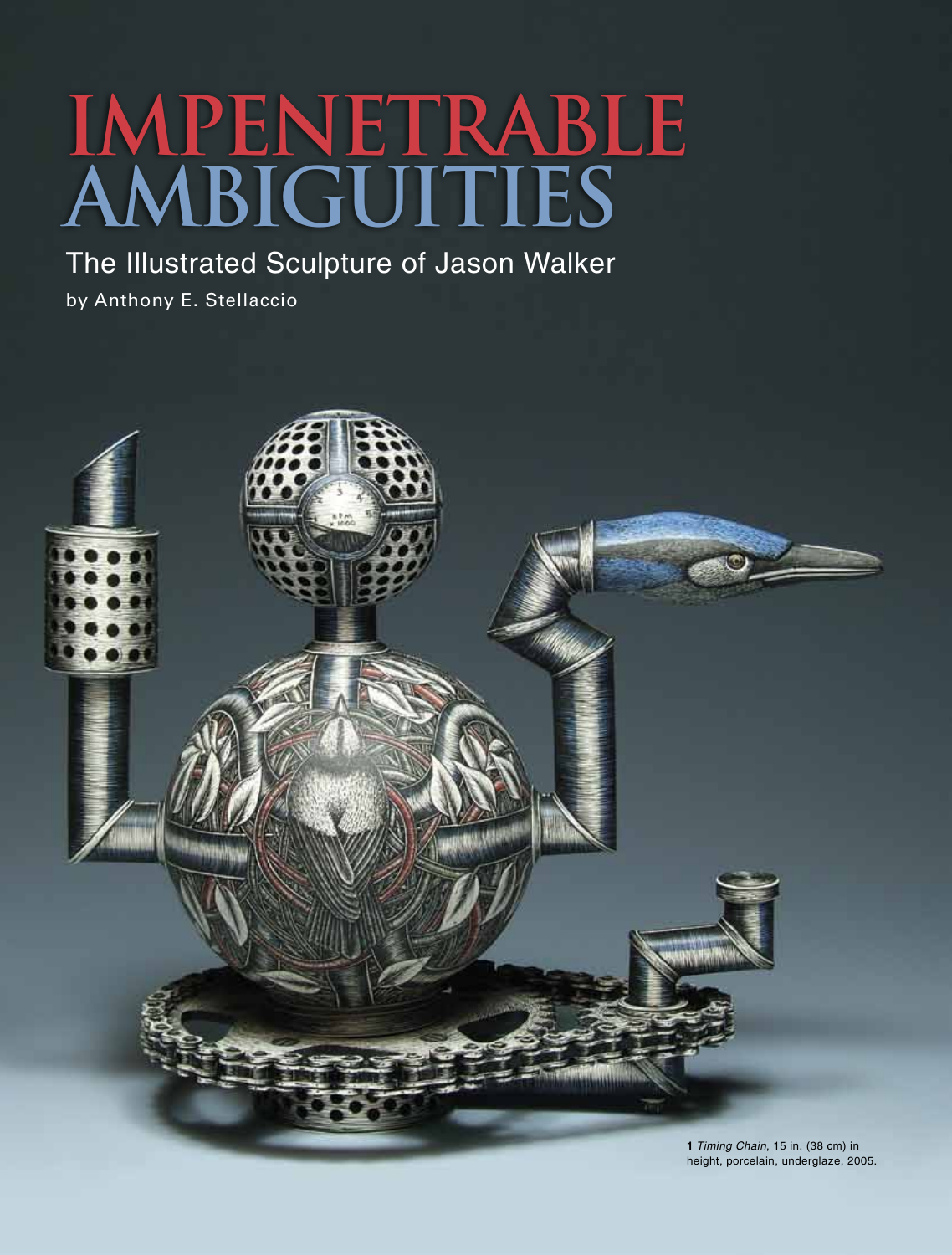Jason Walker's immaculately conceived and executed porcelain sculpture, with its infallible craftsmanship, detailed drawing and syntheses of two- and threedimensional surfaces, is already well-known to the ceramics community and requires very little introduction. For those who know less about the artist than the artwork, it should not be too surprising to reveal that Walker, highly regarded for his illustration on clay, began his art career in high school as a sign-painter. An avid drawer then forced to work fast and at precarious heights, Walker's brushwork quickly became what it is still, precise and unhesitating. In college, despite the intention to study illustration, Walker discovered ceramics. Quickly becoming fixated with combining an already well-developed skill set and a new obsession, clay, Walker studied under John Neely at Utah State University and Chris Staley at Penn State University. By the artist's own measure, these two mentors contributed to the two essential components of any artist's development: technical knowledge and discipline on one hand and the pursuit of ideas and expression on the other. In the end, Walker emerged from his formal education as a talented and skilled artist rooted in studio craft and eager for his own personal journey. And *journey* has been the operative word.

In some very essential way, the same heady mixture of keen observation and self-awareness that nourished the spirits of America's Transcendentalist explorers, artists, and naturalists also defines Walker. In their footsteps, his own expeditions into the natural and manufactured landscapes of our world have given him perspective, shaped him, and fueled his imagination and creativity. Yet unlike his predecessors, Thomas Cole, Walt Whitman, John Muir, and the like, Walker's America is one where urban and natural landscapes were never more disparate and the balance between human beings and nature was never more precarious.

The imperative of our times is laid bare in the artist's work. However, through the veil of a measured and neutral persona, Walker seems more fascinated by the dynamics of our relationship with "nature" than by our increasingly desperate circumstances. Between the two is a reticent prophet who treads the very fine line separating storyteller and activist, his work powered by the tectonic friction between either/or.

Structurally, Walker's work has, until recently, remained a fairly consistent formula of slab construction with additions of hand-built, cast, and thrown elements, all made from a standard (though personalized) cone 10 Grolleg porcelain. The porcelain also provides an essential part of the palette, which, in an early phase, was comprised of raw white surfaces and a very limited was comprised of raw white surfaces and a very fimited **2** *La Gaviota* 16 in. (41 cm) in length, porcelain, underglaze, 2006.<br>Tange of underglaze colors. Primarily black with oc-**3** Manifest Destiny, 21 in. (53 cm) in len





**3** *Manifest Destiny*, 21 in. (53 cm) in length, porcelain, underglaze, 2007.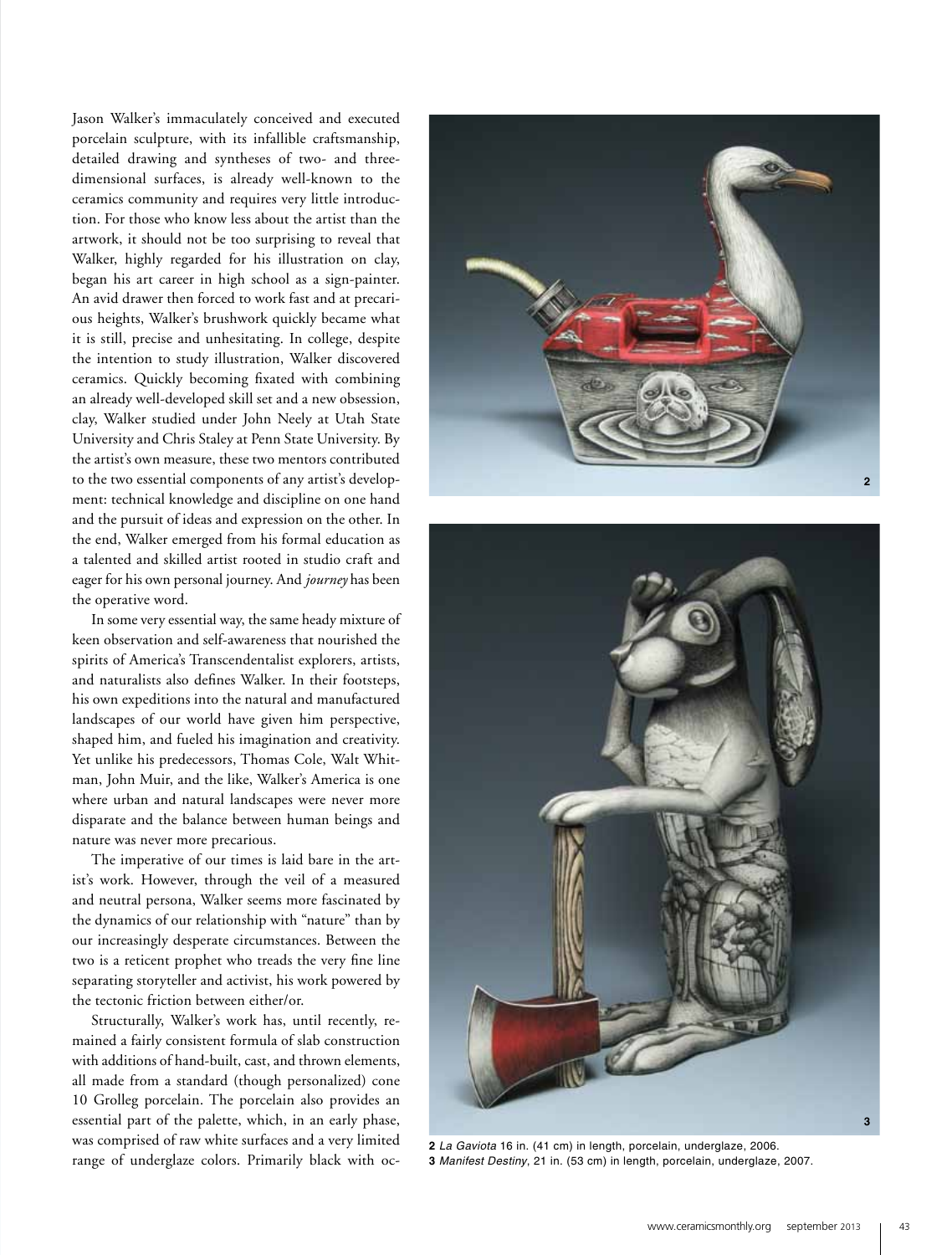

**4** *A Hand in Two Worlds*, 19 in. (48 cm) in length, porcelain, underglaze, concrete, lusters, 2009.



**5** *City Animal: We Burn Things, That's What We Do*, 17 in. (43 cm) in length, 2008.

casional accents of color, typically red and blue, Walker's imagery has been consistently flawless and painstakingly hand painted. Another defining feature of Walker's early work is its relationship to the vessel. From teapots, bowls, and plates the artist once made only limited departures by adding sculptural elements and embellishing surfaces.

Composed in this fashion, Walker made his early vessel-based work host to a conglomeration of images and motifs both drawn and sculpted. These are dichotomously divided between the manufactured—wires, bolts, gears, chains, pipes, and plugs—and those stolen from nature fish, birds, trees, insects, animals, and landscapes—for example. The resulting juxtapositions were often either admixtures of organic and inorganic elements built around illustrated planes or biomechanical hybridizations in which form and surface were more closely integrated. Traits of the former, which have remained visible in the artist's work, recall classically decorated faience and porcelain. The latter seems to have evolved into purer forms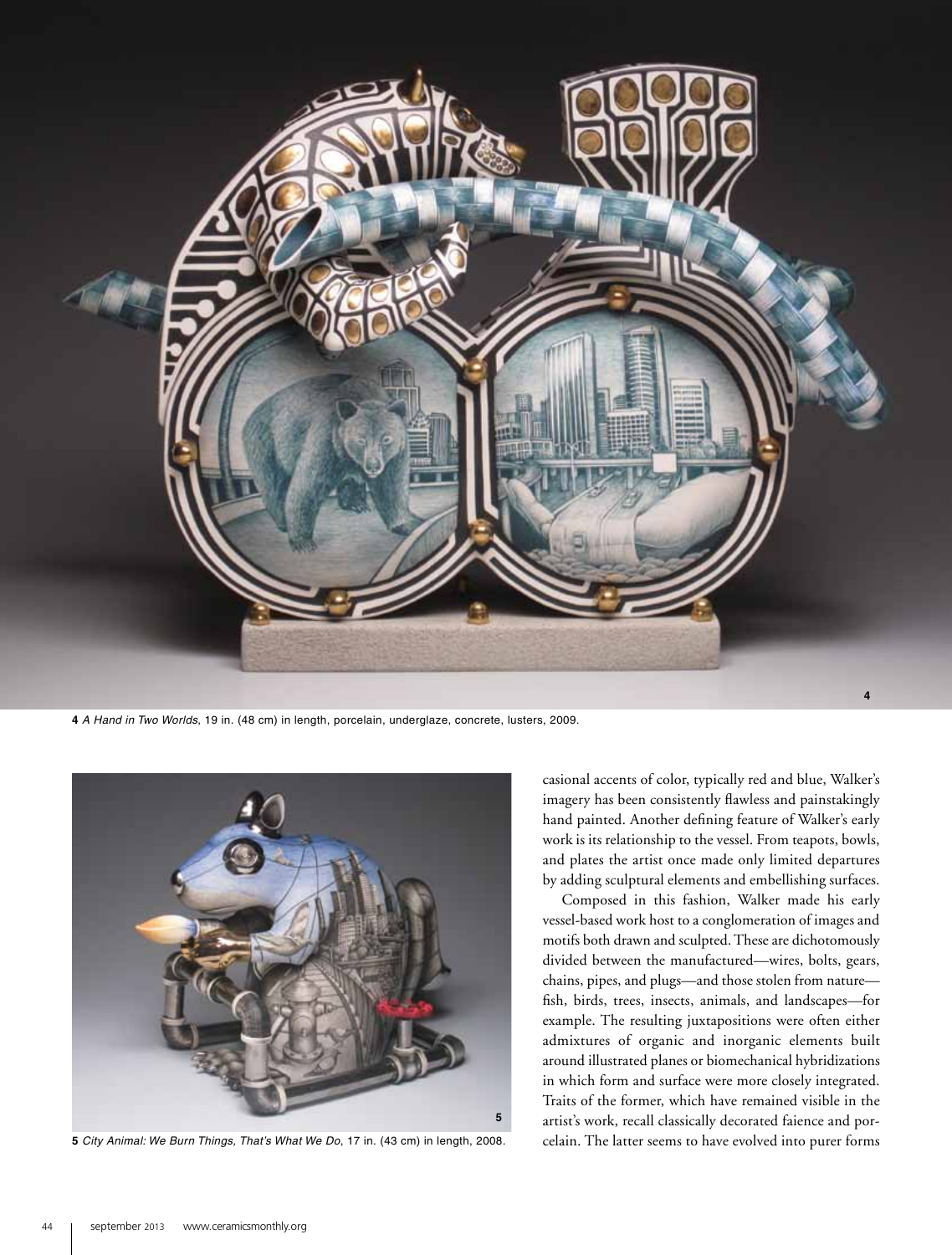of sculpture as the artist gradually withdrew from conventional vessel forms.

One trait visible in both approaches, as seen in early works like *Timing Chain*, is the dark ambience of their effect. Framed by the visual signatures of technology, in eerily vacant landscapes and the eerily vacant stares of animals that have been synthesized into half-dead machines, there is a permeating, ominous absence. The heavy burden of the imagery, the dark values of the palette, the calculated coldness of an almost machine-like technical refinement, and the impenetrability of *trompe l'oeil* illusion—all are exacerbated by everything that is ungraspable and nightmarish, in an approach influenced by surrealism. Here Walker's narratives are apocalyptic and dire, but they are tempered by that certain degree of neutrality that is captured in the indifference of the machine, the lifeless stare of the inanimate animal, the desolate emptiness of the landscape, and the detached perfection of the work.

In a subsequent period, Walker's evolution is marked by a noticeable shift away from typical pottery forms. Though still retaining the idea of the vessel, the objects produced in this phase are better described as biomorphic industrial containers. This designation includes, among a number of recognizable shapes, gas cans, sewage tanks, and industrial battery forms fused together with biotic motifs—fish and birds being common. Drawings on these forms are similarly themed and evidence the more sophisticated

edge-assignments that activate and so dramatically strengthen the figure/ground-form/surface relationship in Walker's work. Consequently, the art of this period is increasingly illusionistic and conceptually cohesive—and it continued to be so as the artist's abandonment of the vessel grew more complete.

Without the constraint of containment, the animals in Walker's work assumed fuller, less adulterated forms. As this occurred, as animals became more the canvases for illustrated narratives and less the components of biotic and abiotic syntheses, as they became more like autonomous actors than like violated metaphors, a clearer, more sophisticated dichotomy emerged. The squirrel shown in *City Animal: We Burn Things, That's What We Do*, for example, like the pigeons described two-dimensionally on its surface, is an agent of nature, a subtler but stronger force that easily adapted to humanity's greatest challenge—its own concocted environments. In another work, *Manifest Destiny*, the hare too is defiant, a mocking caricature of a Manifest Destiny that lacked both empathy and foresight. In these polarities we see more of the nuances of Walker's personal philosophy, one that recognizes a dualistic, uncomfortably forced cohabitation in which civilization and nature penetrate each other in a battle of wills. The separation of people from nature is crucial to Walker's thought. It is not merely a matter of ecological harmony but a search for identity in which nature is a concept of our own creation. Surgically cut away with the scalpel of our own



**6** *The Pollinators*, 18 in. (46 cm) in height, porcelain, underglaze and China paints, 2012.



**7** *Blind Admiration*, 4 ft. 1 in. (1.2 m) in height, porcelain, underglaze, China paints, 2012.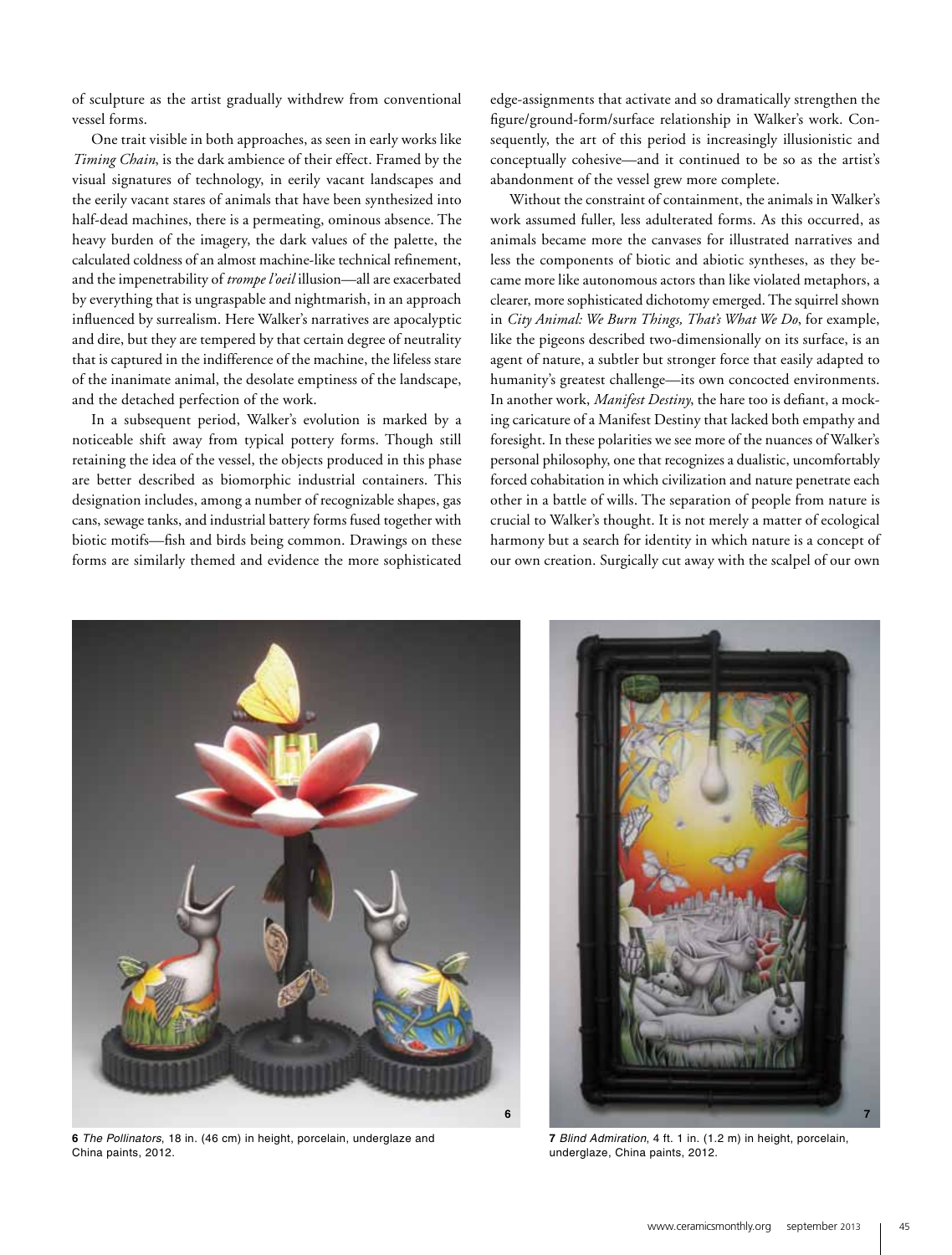

**8** *Stopping to Sniff the Flowers in My Concrete Shoes, I Offered a Crust of Bread to John Muir*, 22 in. (56 cm) in length, porcelain, underglaze and China paints, 2009.

self-perception, our definition of a nature outside of ourselves speaks volumes about who we are or, at least, who we think we are.

With the content of his creation ever more carefully calibrated, Walker has found increasingly compelling ways to articulate something essential about humanity. One striking tactic, unveiled at a recent exhibition of his work at Cross Mackenzie Gallery (www.crossmackenzie.com) in Washington, DC, is a seamless (even if unintentional) blending of folk art and fine art.

In Walker's art, animals have consistently served as dual metaphors for human beings and nature, the degree of separation between the two being a central question of his work. Perhaps the folk artists of past ages have not asked this question explicitly, but they have consistently examined and represented their lives through a selection of totems—often animals that have symbolized humanity's essential nature, its subjugation to natural forces, its aspirations, and also its plights.

In the exhibition at Cross Mackenzie Gallery, co-curated by Rebecca Cross and Leslie Ferrin, the first piece to be seen was a series of exquisitely sculpted and illustrated birds beneath a stalk and blossom. The piece, entitled *The Pollinators*, is technically and conceptually complex but is driven in part by the tree-of-life

archetype, its perennial image a backdrop for the artist's skill, rich vocabulary, and contemporary commentary. In two nearby pieces appears the image of the bear, one of them decorated in a balance of white and black lines with accents of gold luster. While intended to reference computer motherboards, this work, *A Hand in Two Worlds*, also mimics the form lines of Native American art from the Northwest Coast, where Walker currently resides. This effect is deepened by the traditional subject matter, i.e., the bear and the natural landscape, which are counterbalanced by references to a virtual world accessible only through technological interface. The second bear form, *Stopping to Sniff the Flowers in my Concrete Shoes, I offered a Crust of Bread to John Muir*, is a canvas for a juxtaposition of coastal urban skyline and mountain landscape. Inserted into this context is an image of John Muir who, resurrected, becomes something of a folk hero. In all of these examples, and more could be cited, Walker pits the longevity and universality of folk art's standardized vocabulary against the conceptually incisive thrust of his personal vision, weighs the naïve eccentricities of the folk artist against the surrealist eccentricities of the fine artist, and sets up a powerful and compelling contrast between the enduring and the ephemeral, the essential and the modern, and nature and human-